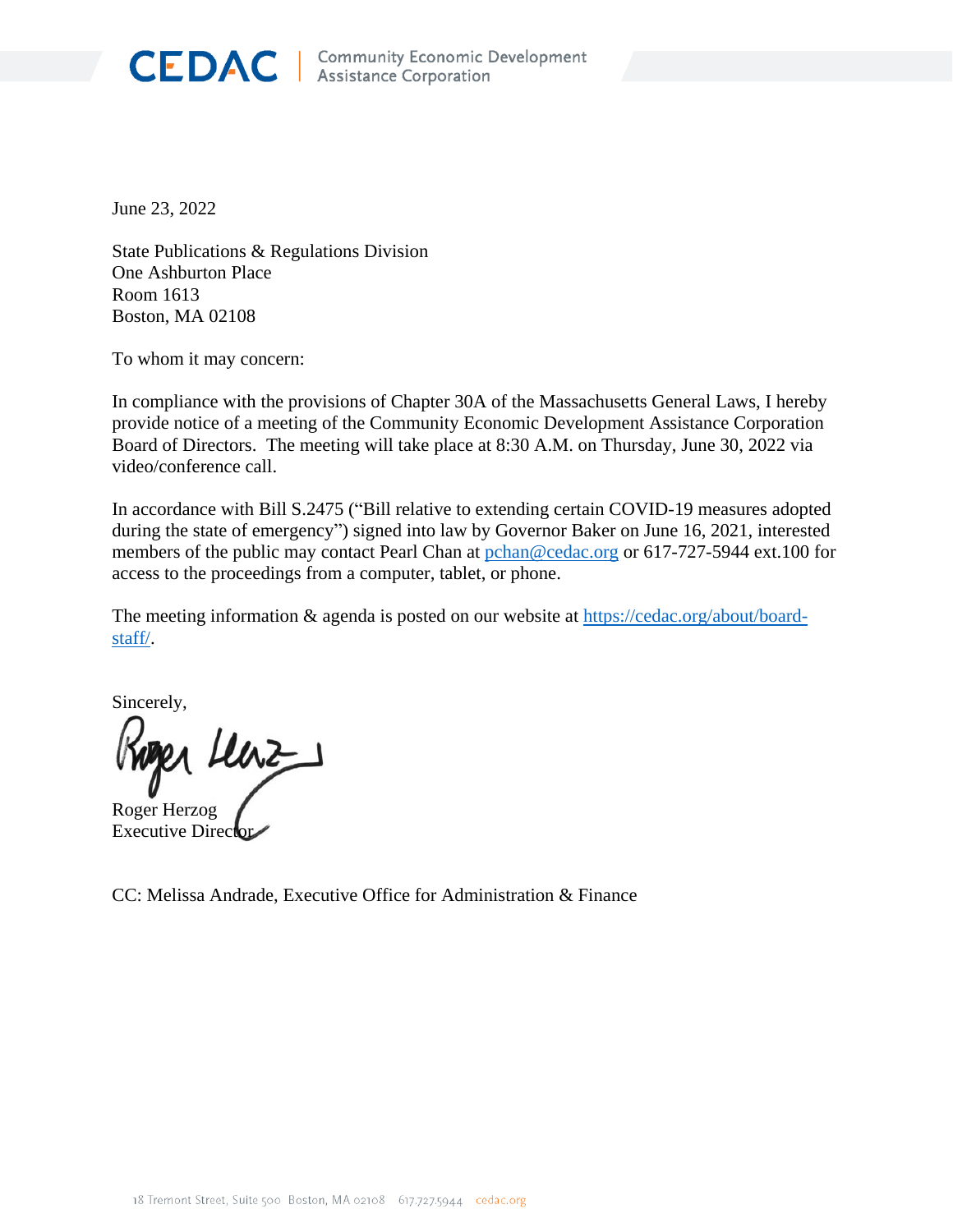## **AGENDA CEDAC BOARD OF DIRECTORS MEETING**

**June 30, 2022 | 8:30 AM**